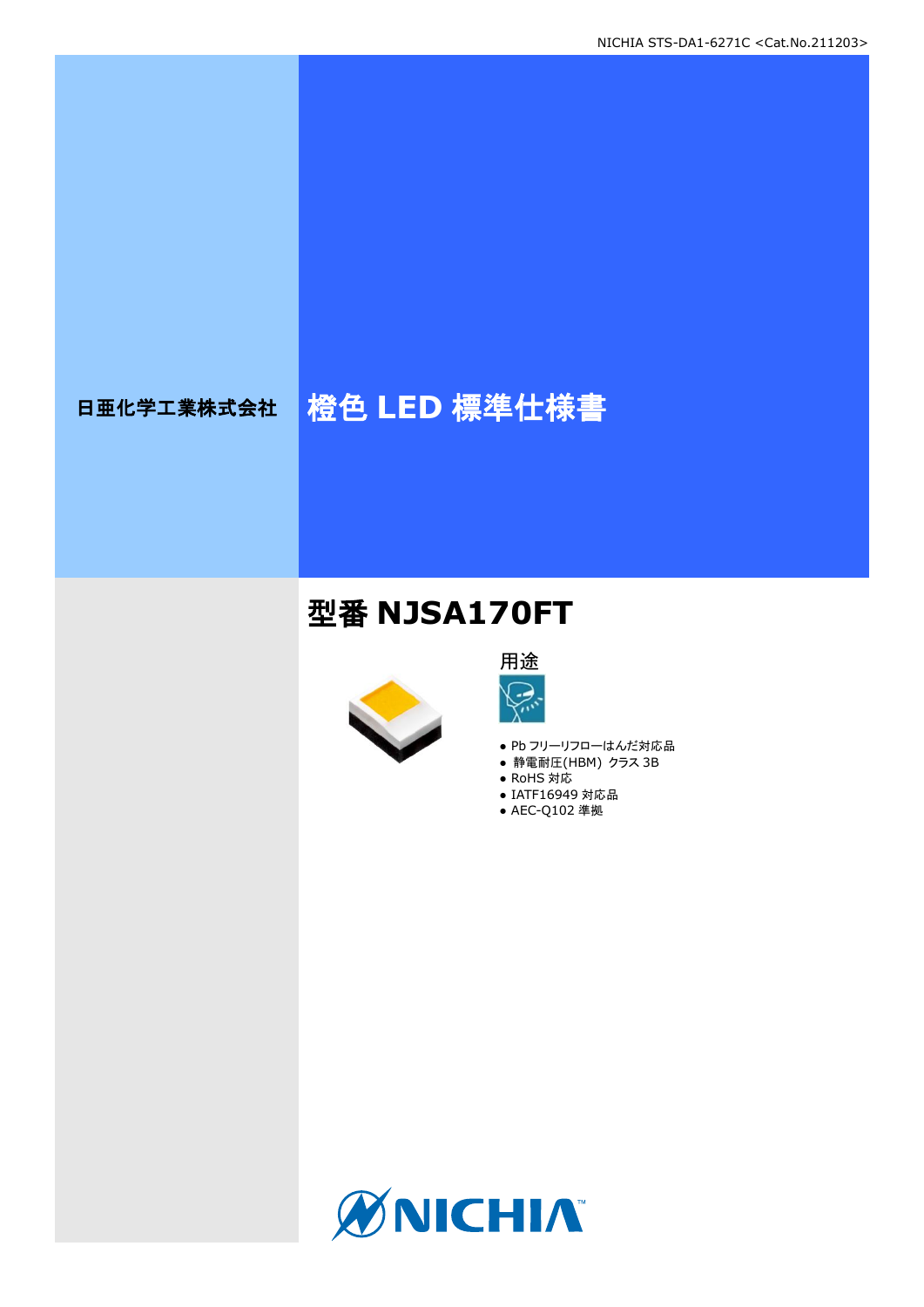### 規格

### (1) 絶対最大定格

| 項目        | 記号                         | 最大定格           | 単位        |
|-----------|----------------------------|----------------|-----------|
| 順電流       | IF                         | 800            | mA        |
| パルス順電流    | $I_{FP}$                   | 2000           | mA        |
| 静電耐圧(HBM) | <b>VESD</b>                | 8              | kV        |
| 逆方向許容電流   | $I_{R}$                    | 85             | <b>mA</b> |
| 許容損失      | $P_D$                      | 2.87           | W         |
| 動作温度      | $T_{\text{opt}}$           | $-40 \sim 125$ | °C        |
| 保存温度      | ${\mathsf T}_{\text{sta}}$ | $-40 \sim 125$ | °C        |
| ジャンクション温度 | Т١                         | 150            | °C        |

\* TJ=25°C での値です。

\* 静電耐圧(HBM)は ANSI/ESDA/JEDEC JS-001 のクラス 3B です。

\* 動作温度ははんだ接合部温度(TS)での値です。

#### (2) 特性

| 項目   |   | 記号                   | 条件            | 標準   | 最大  | 単位   |
|------|---|----------------------|---------------|------|-----|------|
| 順電圧  |   | VF                   | $I_F = 650mA$ | 3.25 |     |      |
| 光束   |   | $\Phi_{\rm v}$       | $I_F = 650mA$ | 170  |     | lm   |
|      | X |                      | $I_F = 650mA$ | 0.57 |     |      |
| 色度座標 |   | ۰                    | $I_F = 650mA$ | 0.42 |     | -    |
|      |   | $R_{\theta}$ JS_real |               | 6.6  | 7.3 |      |
| 熱抵抗  |   | Rejs el              |               | 5.0  | 5.5 | °C/W |

\* TJ=25°C での値です。順電圧、光束、色度座標は、パルス幅 0.05msec、デューティー比 1%の連続矩形波により測定しています。

\* 光束は、CIE 127:2007 に準拠した国家標準校正値と整合をとっています。

\* 色度座標は、CIE 1931 色度図に基づくものとします。

\* 熱抵抗 RθJS\_realは電力変換効率(ηe=25%)を考慮した値です。JESD51 をご参照ください。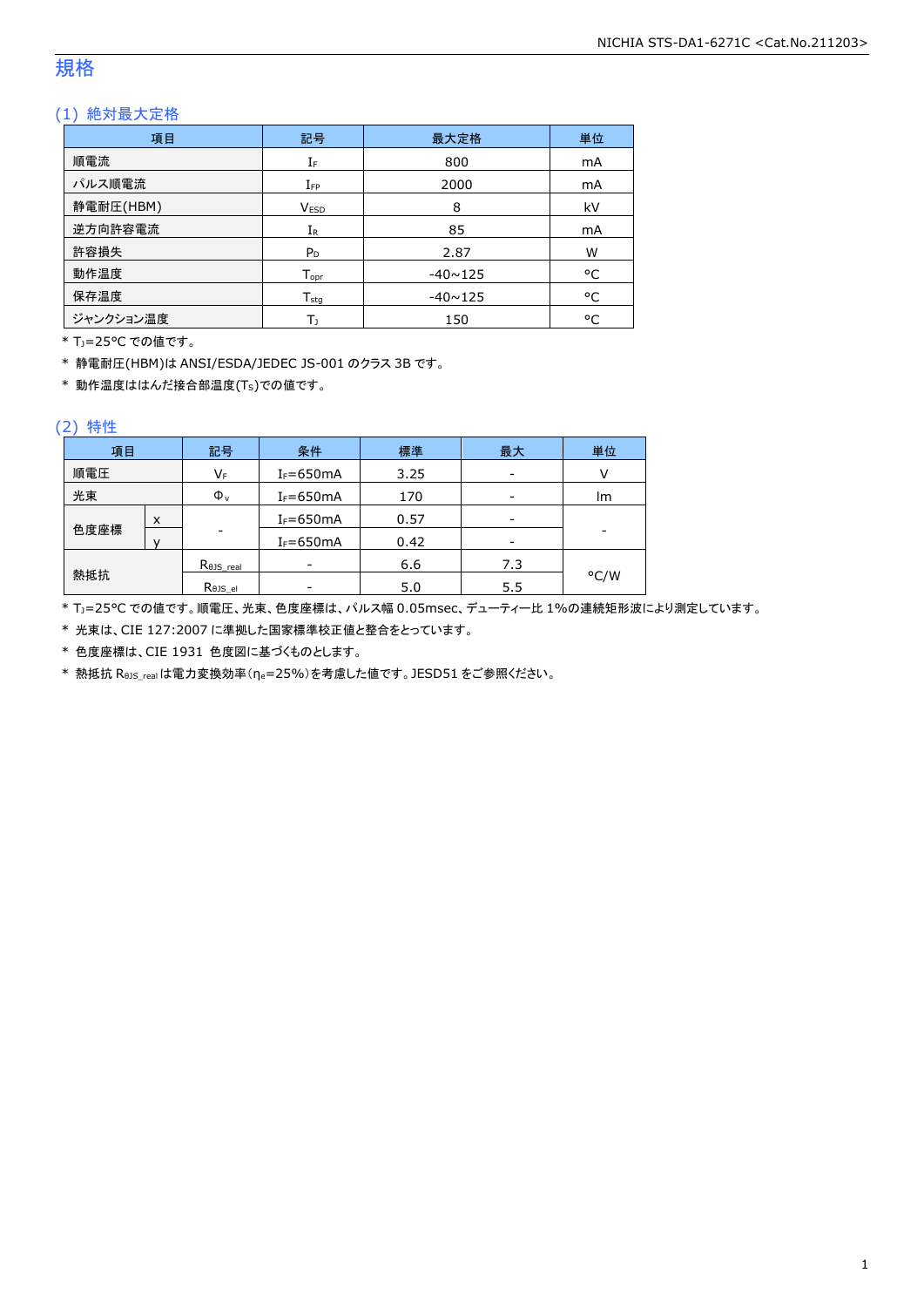## ランク分け

| 項目  | ランク              | 最小  | 最大  | 単位 |
|-----|------------------|-----|-----|----|
| 順電圧 | -                | 3.0 | 3.5 |    |
|     | C <sub>175</sub> | 175 | 190 |    |
| 光束  | C <sub>160</sub> | 160 | 175 | lm |
|     | <b>B150</b>      | 150 | 160 |    |

色度範囲

|   | ランク L3 |       |       |       |  |
|---|--------|-------|-------|-------|--|
| x | 0.576  | 0.549 | 0.562 | 0.589 |  |
|   | 0.407  | 0.425 | 0.438 | 0411  |  |

\* Tj=25°C での値です。パルス幅 0.05msec、デューティー比 1%の連続矩形波により測定しています。

\* 順電圧は±0.05V の公差があります。

\* 光束は±5%の公差があります。

\* 色度は±0.003 の公差があります。

\* 1 注文単位に対して上記のランクを納入します。又、その納入比率は問わないものとします。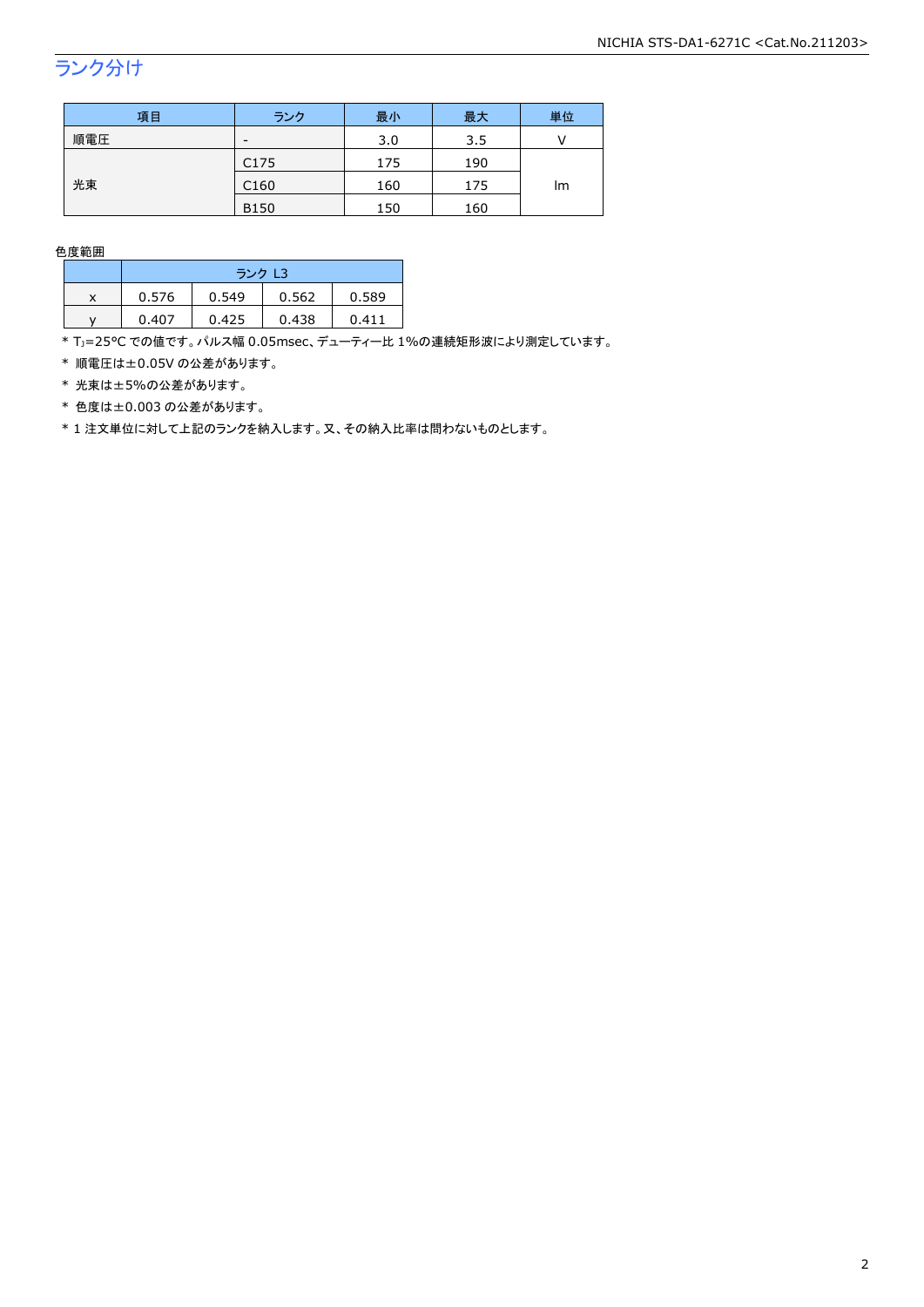色度図

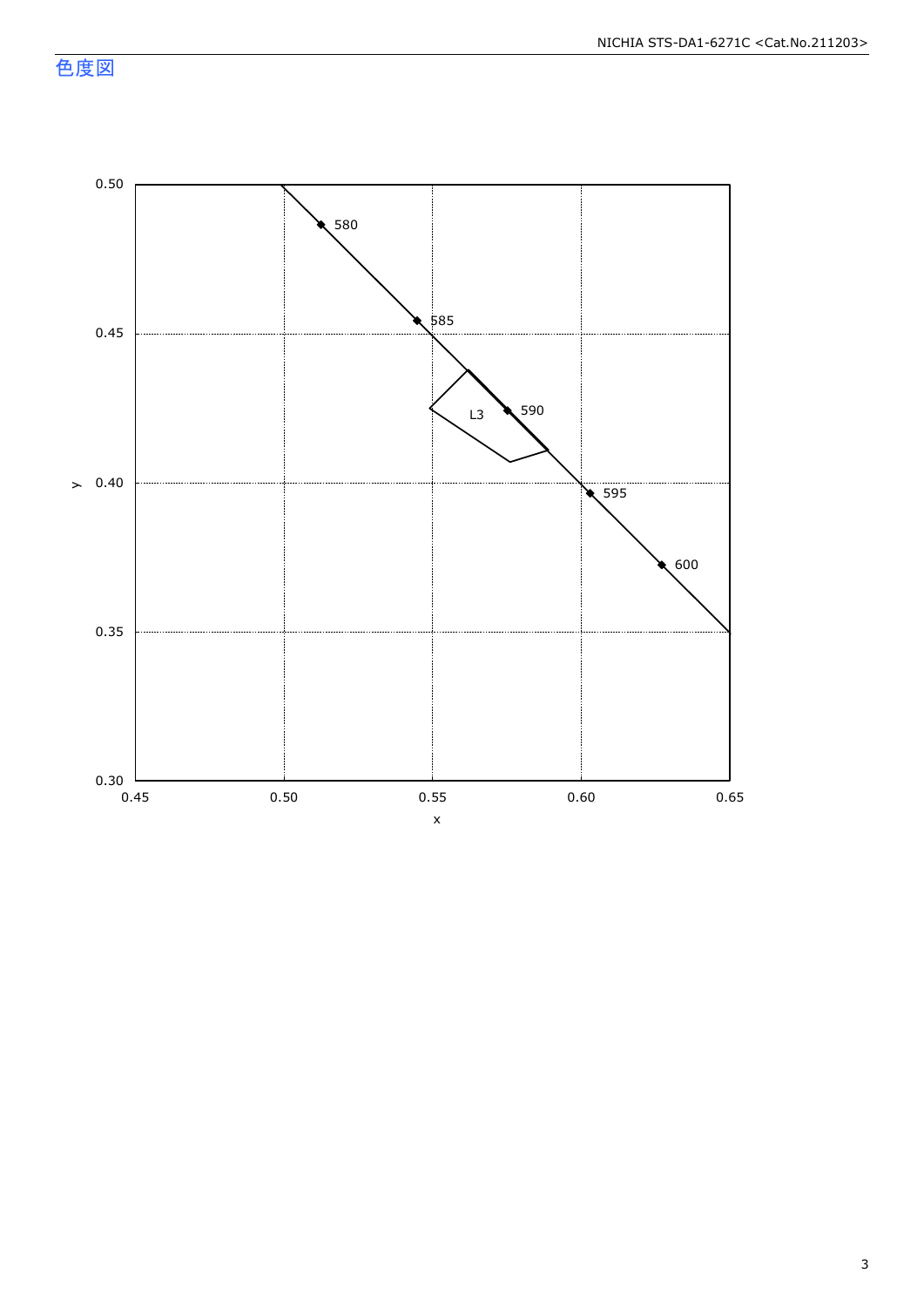### 外形寸法

Part No. NJSA170F

No. STS-DA7-17662A<br>(単位 Unit: mm, 公差 Tolerance: ±0.05)











Dimensions do not include mold flash. \* バリは寸法に含まないものとします。

The height of LED package is from the bottom of back electrode to the surface of emitting area. \* 製品高さは、裏面電極から発光エリアまでの寸法です。

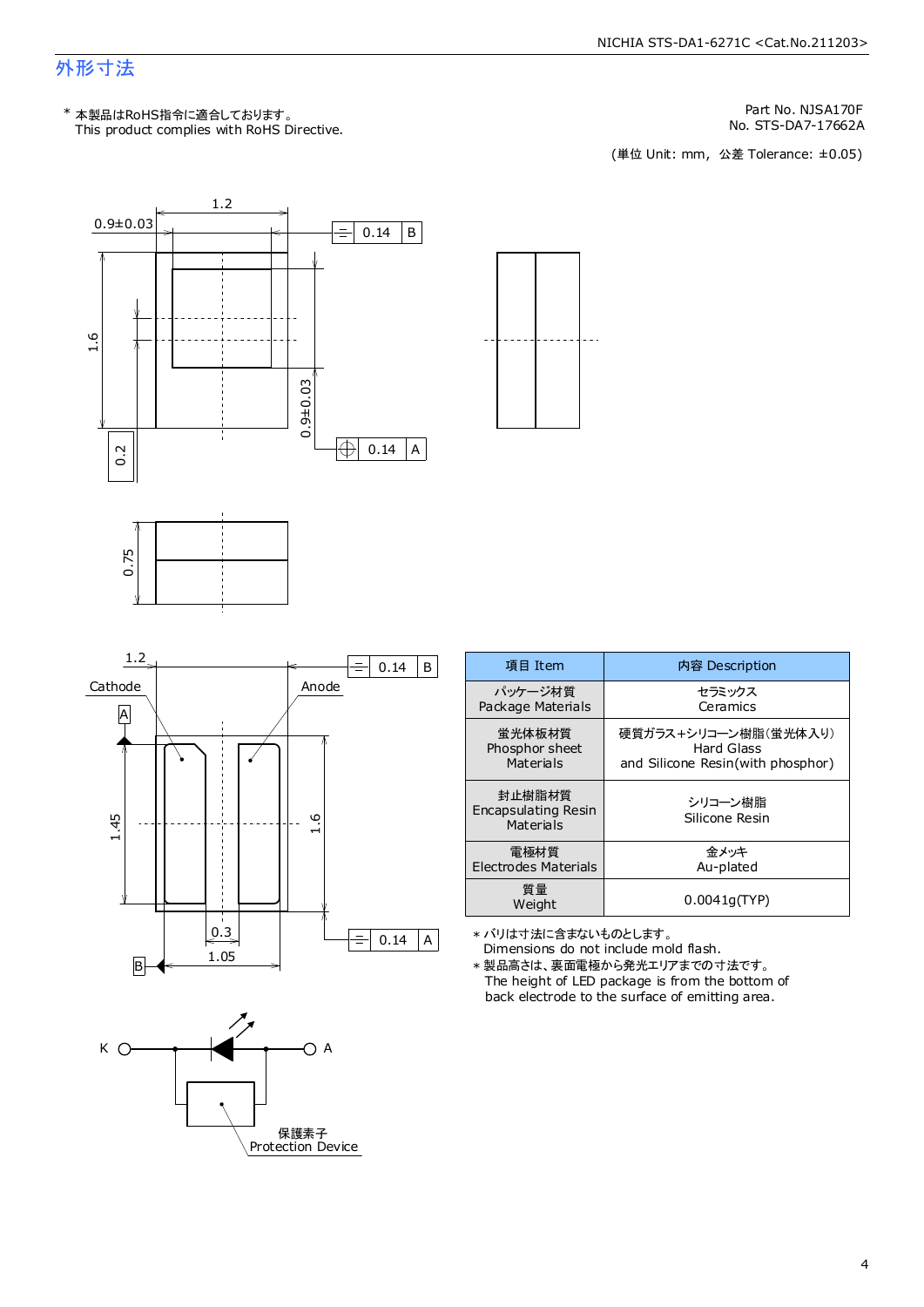#### NICHIA STS-DA1-6271C <Cat.No.211203>

### はんだ付け

● リフロー条件(Pb フリーはんだ使用時)



● 推奨取り付けパターン ろんじょう しょうしゃ ゆうしゃ ウィック あんきょう きょうかん きゅうしょく 推奨メタルマスク開口パターン





(単位 Unit: mm)

- \* 本製品は、リフロー対応品です。ディップはんだ、手はんだについては保証できません。
- \* リフローはんだは 2 回までとして下さい。
- \* ご使用のはんだ推奨条件を基にリフロープロファイルを設定して下さい。
- \* ピーク温度からの冷却温度勾配が緩やかになるように配慮して、急冷却を避けて下さい。
- \* 大気リフローの場合、リフロー時の熱や雰囲気の影響により、光学的劣化を起こすことがあります。リフローに際しては、窒素リフローを推奨します。
- \* 本製品は、発光面にガラスを用いているため、過度な力が加わると傷、欠け、割れ、製品の変形、断線や信頼性に影響を及ぼす恐れがあります。 推奨実装条件:

専用ノズルを推奨します。(下図ノズル図面参照)

ノズル接触部:

蛍光体板の中心。(以下の右から 2 番目の図参照)



 上図のように蛍光体板端を吸着すると欠け、割れ発生の原因となります。 実装圧力 3.5N/m㎡以下 ※但し、最大荷重 5N 以下 吸引圧力 8N/c ㎡以下(0.8kgf/c ㎡以下)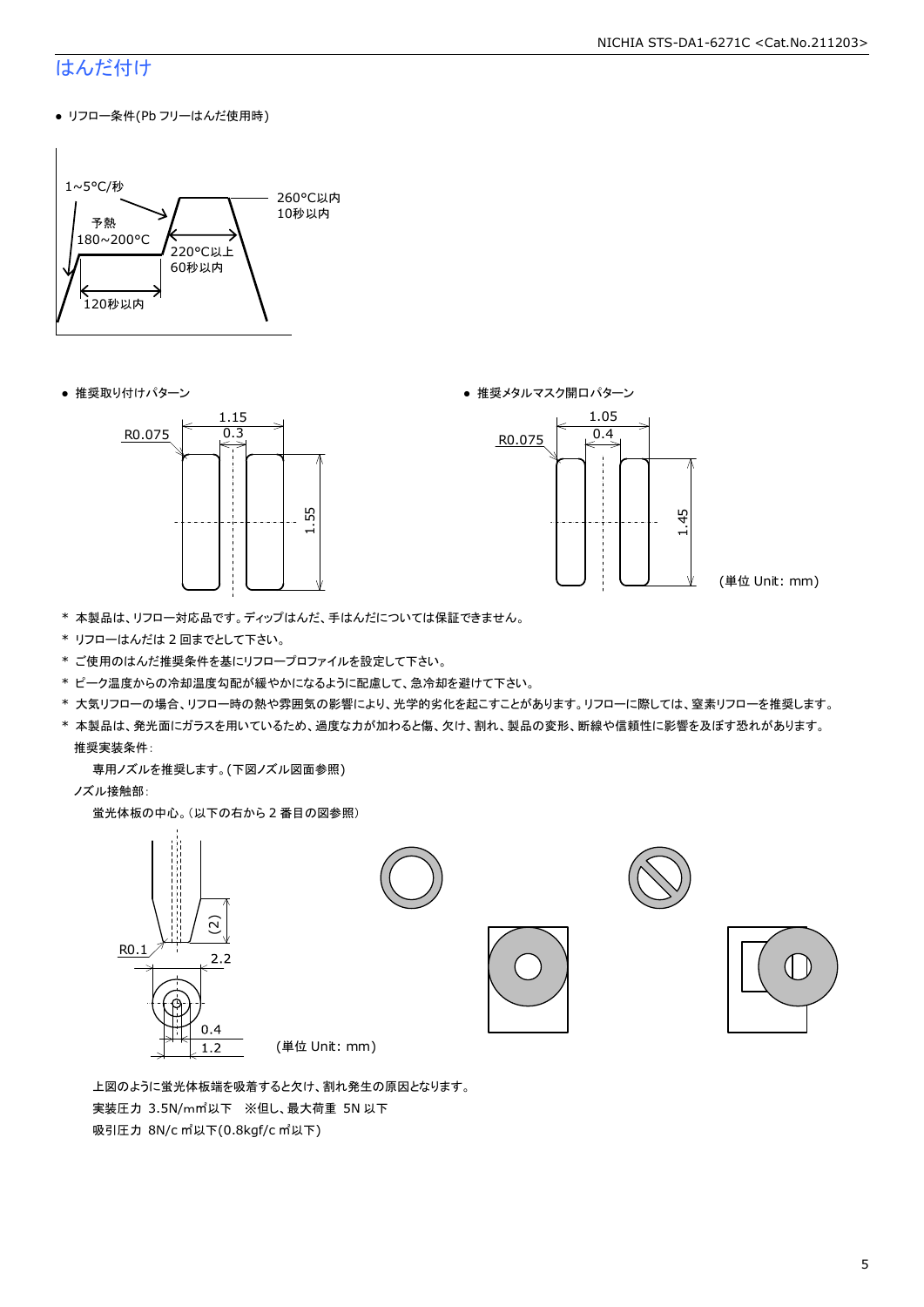- \* 基本的にはんだの取り付け後の修正は行わないで下さい。やむをえず修正する場合は、ホットプレートを使用して下さい。また、事前に修正による特性の 劣化のなきことを確認の上行って下さい。
- \* はんだ付け時、加熱された状態で LED にストレスを加えないで下さい。
- \* 実装機を使用する場合は、本製品にあった吸着ノズルを選定下さい。
- \* あくまで推奨ランドは LED を問題無く取り付けられるランドサイズとなっています。高密度実装などで実装精度が必要となる場合は、それに適したランド形 状を検討下さい。
- \* フラックスを使用する場合はノンハロゲンタイプを推奨します。また LED に直接フラックスがかかるような工程設計は行わないで下さい。
- \* 取り付けパターンに対して、はんだ種類及びはんだ塗布量が問題ないことを事前に確認して下さい。
- \* 電極パターンが全てパッケージの裏面にあるため、はんだ部が外観では確認できません。貴社にてはんだ条件を充分に確認の上でご使用下さい。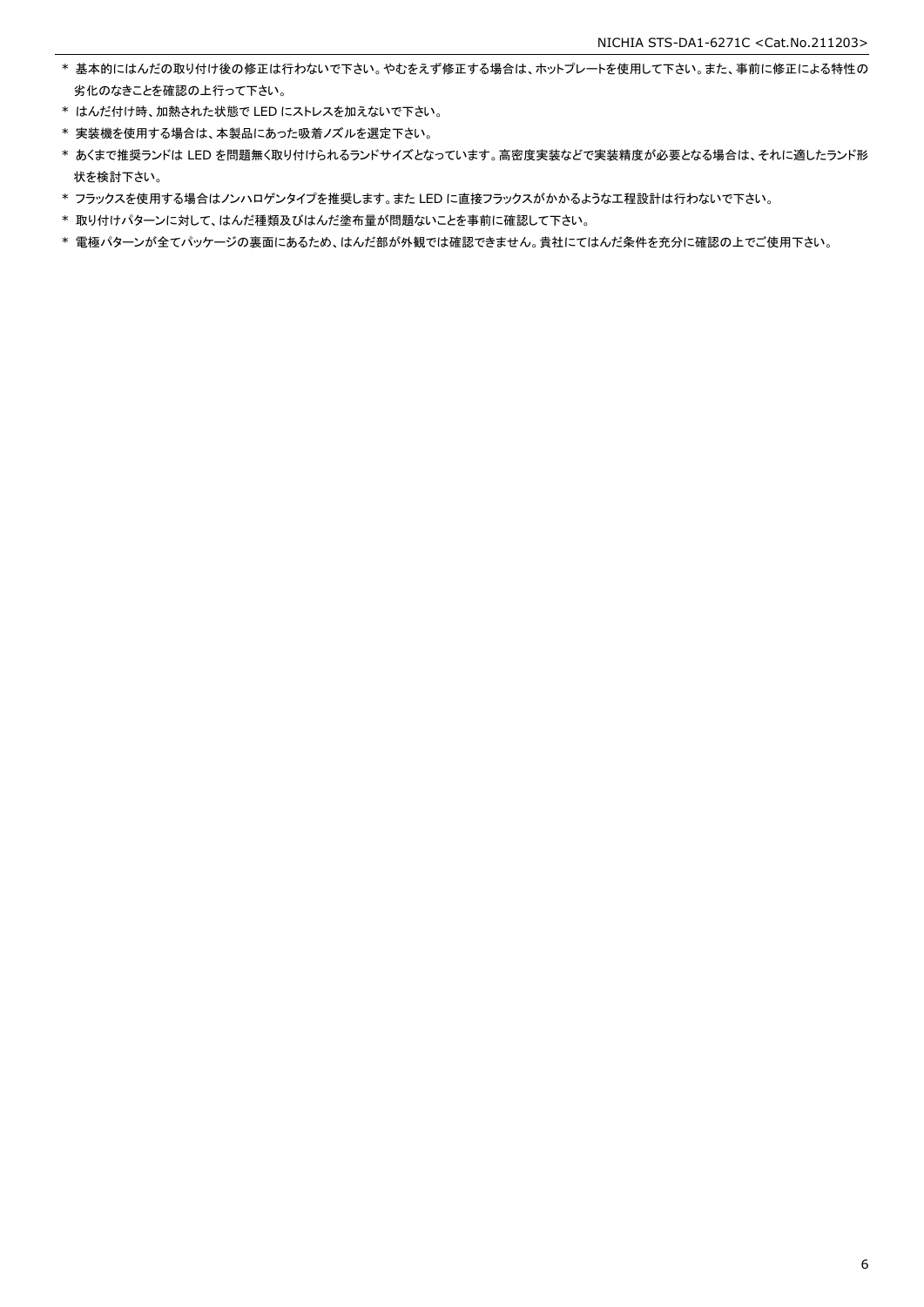### テーピング仕様

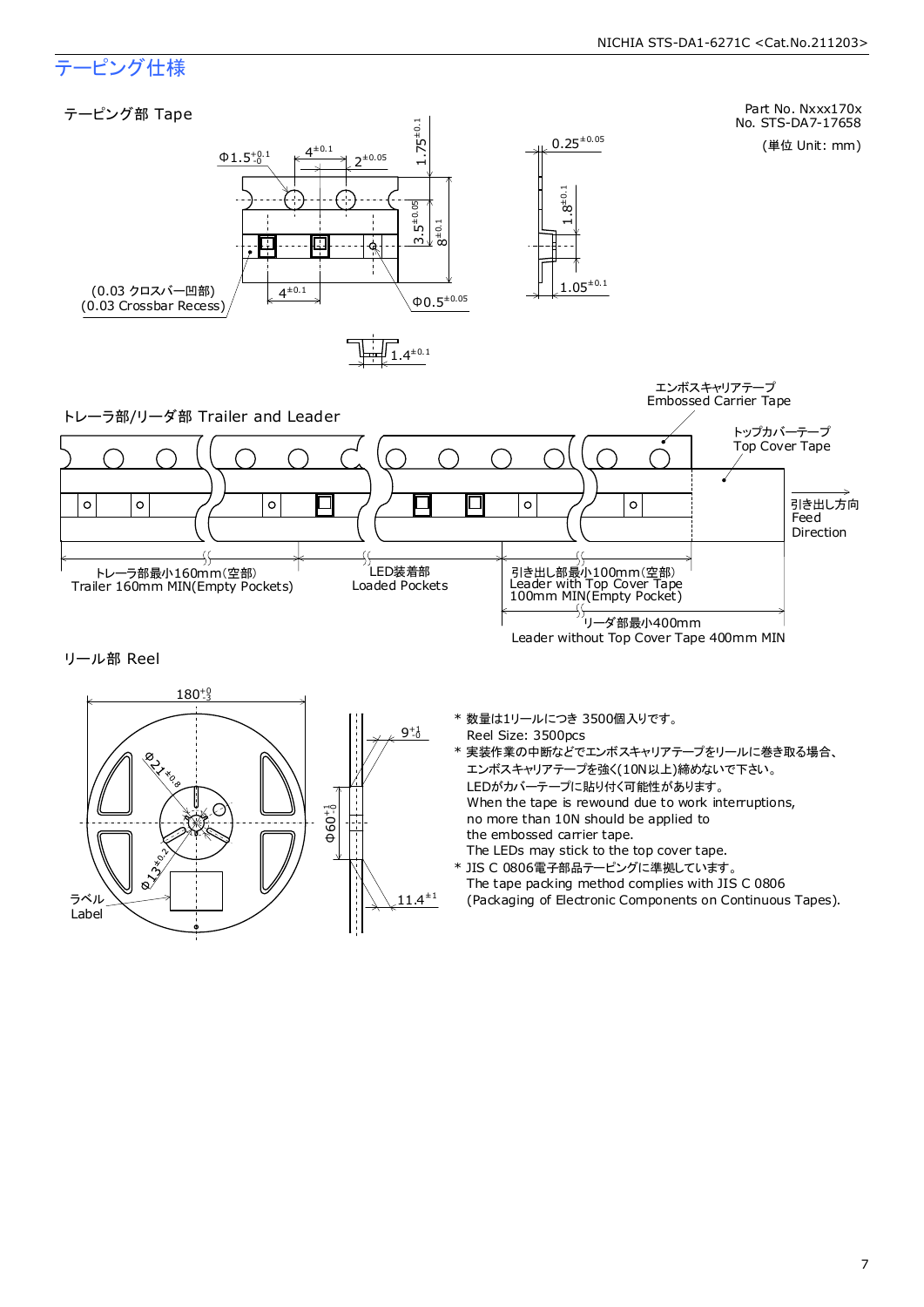### 梱包仕様

Reels are shipped with desiccants in heat-sealed moisture-proof bags. シリカゲルとともにリールをアルミ防湿袋に入れ、熱シールにより封をします。

No. STS-DA7-0006F Part No. Nxxxxxxx



| Label ラベル     |                                                              |  |  |  |  |
|---------------|--------------------------------------------------------------|--|--|--|--|
|               | <b>ØNICHIA</b>                                               |  |  |  |  |
| XXXX LED      |                                                              |  |  |  |  |
|               | PART NO.: NXXXXXXX<br>*******                                |  |  |  |  |
| LOT:<br>OTY.: | YMxxxx-RRR<br>PCS<br><b>RoHS</b>                             |  |  |  |  |
|               | NICHIA CORPORATION 491 OKA, KAMINAKA, ANAN, TOKUSHIMA, JAPAN |  |  |  |  |

Moisture-proof bags are packed in cardboard boxes with corrugated partitions. アルミ防湿袋を並べて入れ、ダンボールで仕切ります。





- 客先型名を\*\*\*\*\*\*\*\*で示します。<br>客先型名が設定されていない場合は空白です。 If not provided, it will not be indicated on the label. \*\*\*\*\*\*\* is the customer part number.
- For details, see "LOT NUMBERING CODE" in this document. ロット表記方法についてはロット番号の項を<br>参照して下さい。 \*
- The label does not have the RANK field for un-ranked products. ランク分けがない場合はランク表記はありません。 \*
- Products shipped on tape and reel are packed in a moisture-proof bag. They are shipped in cardboard boxes to protect them from external forces during transportation. 本製品はテーピングしたのち、輸送の衝撃から保護するためダンボールで梱包します。 \*
- Do not drop or expose the box to external forces as it may damage the products. 取り扱いに際して、落下させたり、強い衝撃を与えたりしますと、製品を損傷させる原因になりますので注意して下さい。 \*
- Do not expose to water. The box is not water-resistant. ダンボールには防水加工がされておりませんので、梱包箱が水に濡れないよう注意して下さい。 \*
- \* Using the original package material or equivalent in transit is recommended. 輸送、運搬に際して弊社よりの梱包状態あるいは同等の梱包を行って下さい。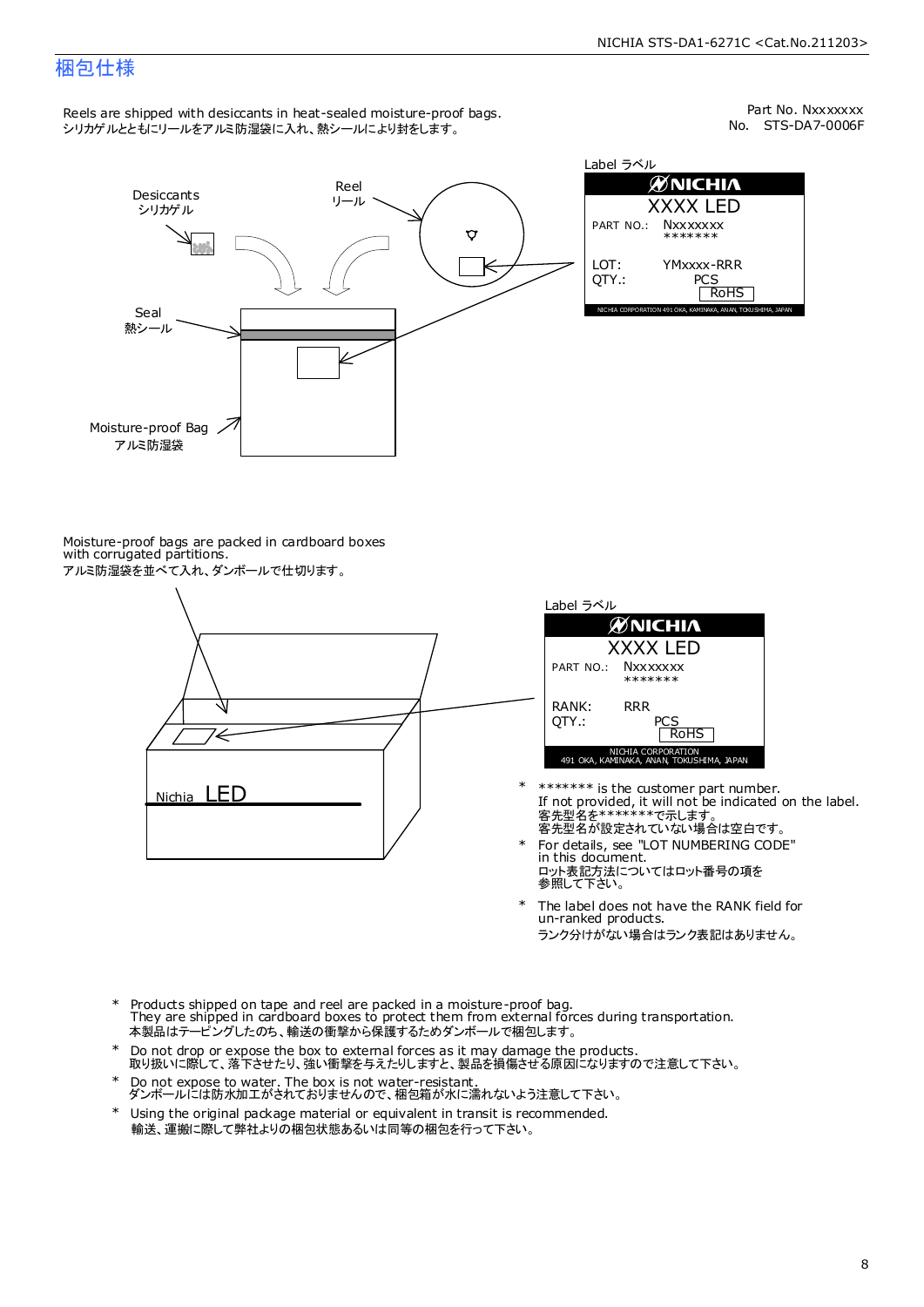### ロット番号

ロット番号は以下のように英数字で表記します。

#### YMxxxx - RRR

Y - 製造年

| 年    |   |
|------|---|
| 2020 | Κ |
| 2021 |   |
| 2022 | м |
| 2023 | Ν |
| 2024 | O |
| 2025 | P |

#### M - 製造月

| 月 | м | 月  | м |
|---|---|----|---|
|   |   |    |   |
|   |   | 8  | 8 |
| ₹ |   | 9  | q |
|   |   | 10 |   |
|   |   | 11 | R |
| 6 |   | 12 | L |

 xxxx-当社管理番号 RRR-色度ランク、光束ランク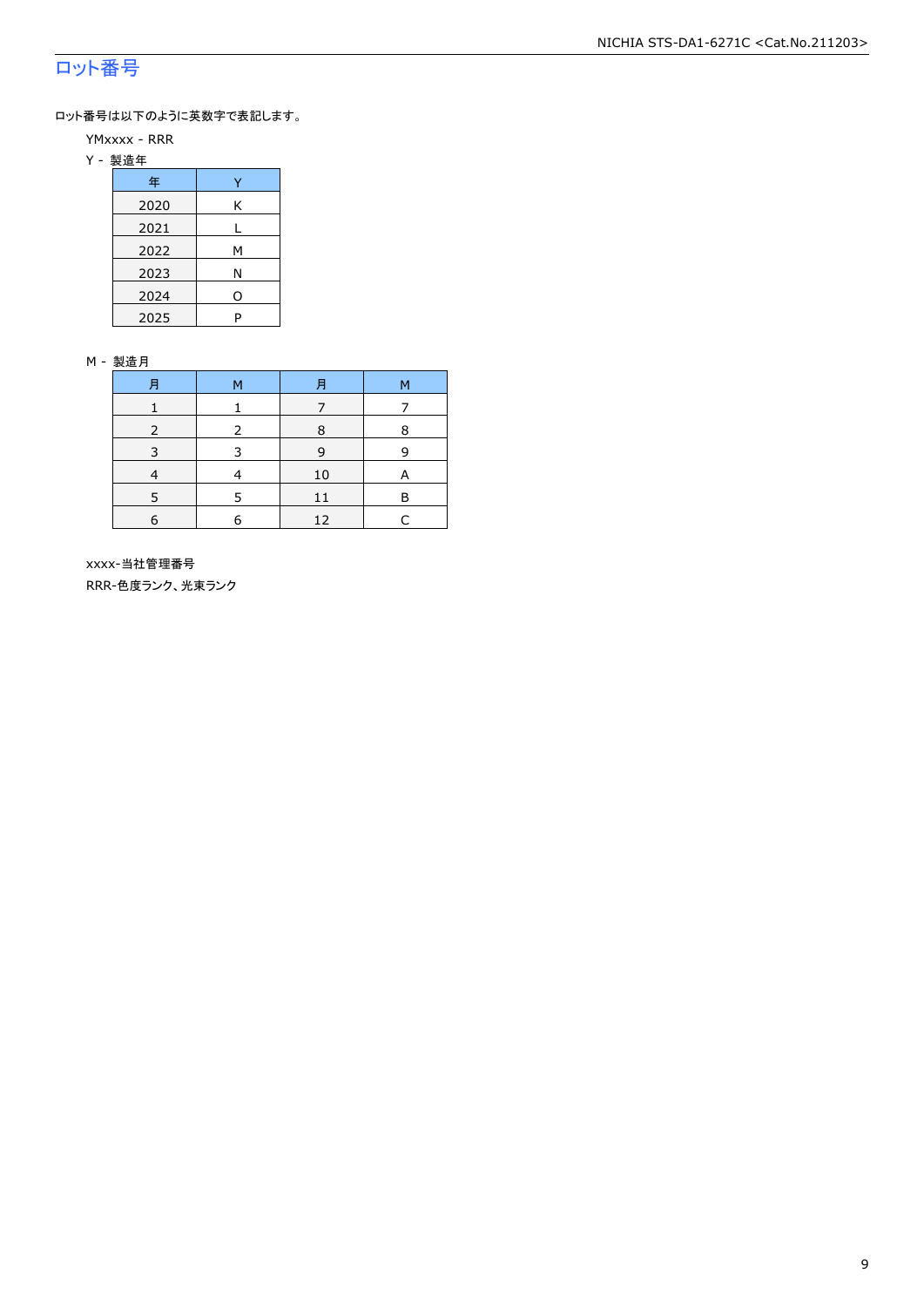ディレーティング特性

Part No. NJSA170F No. STS-DA7-18060

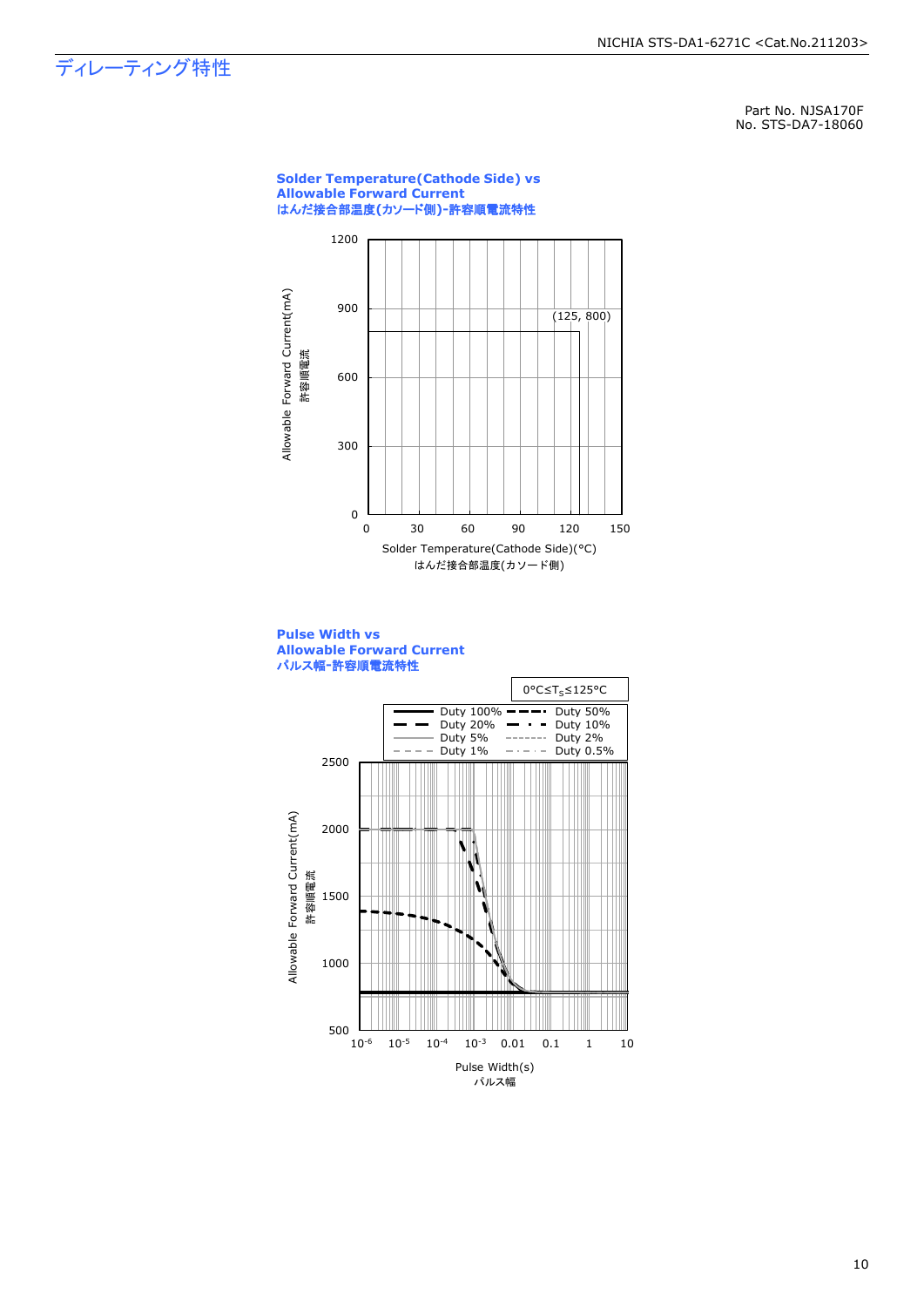### 光学特性

\* All characteristics shown are for reference only and are not guaranteed. 本特性は参考です。

Part No. NJSA170F No. STS-DA7-17663B

\* Characteristics measured in a continuous square wave pulse mode with a pulse width of 0.05msec and a duty cycle of 1%. パルス幅0.05msec、デューティー比1%の連続矩形波により測定しています。



**Directivity**  指向特性

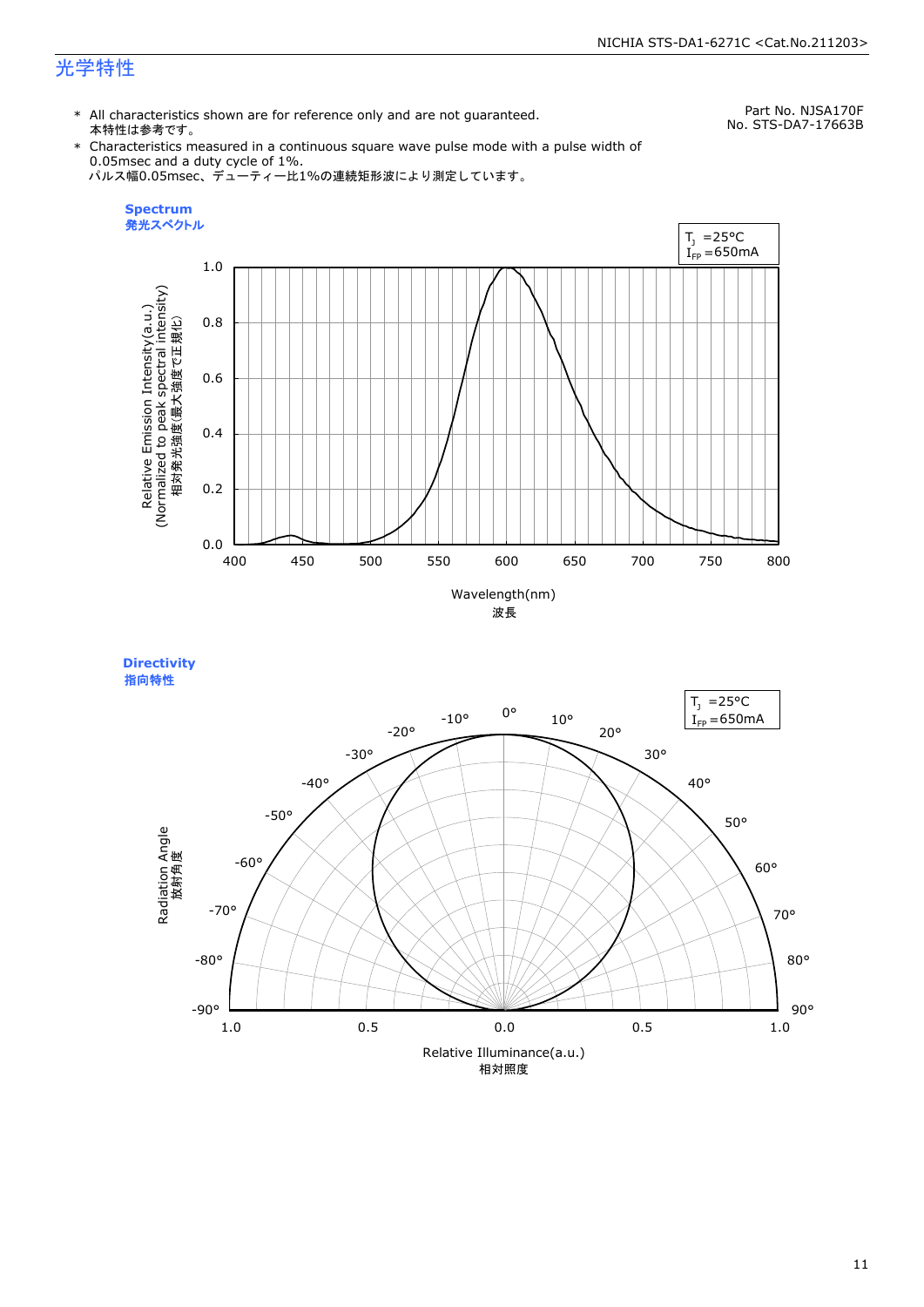### 電流温度特性

\* All characteristics shown are for reference only and are not guaranteed. 本特性は参考です。

Part No. NJSA170F No. STS-DA7-17664B

\* Characteristics measured in a continuous square wave pulse mode with a pulse width of 0.05msec and a duty cycle of 1%.

パルス幅0.05msec、デューティー比1%の連続矩形波により測定しています。





**Forward Current vs Relative Luminous Flux**

順電流**-**相対光束特性



**Junction Temperature vs Relative Luminous Flux** ジャンクション温度**-**相対光束特性

Relative Luminous Flux(a.u.)

Relative Luminous Flux(a.u.)

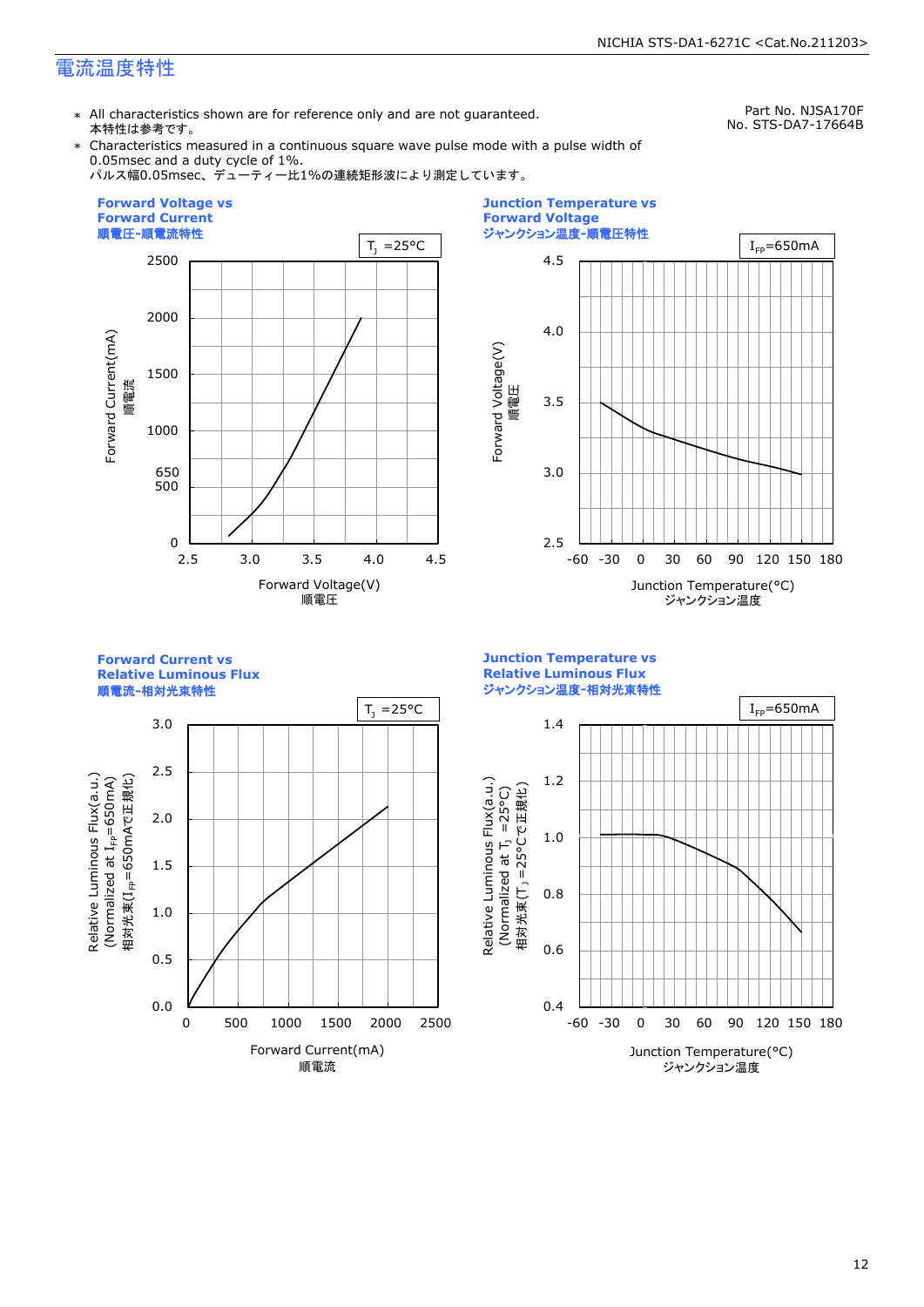### 電流温度特性

\* All characteristics shown are for reference only and are not guaranteed. 本特性は参考です。

Part No. NJSA170F No. STS-DA7-17665B

\* Characteristics measured in a continuous square wave pulse mode with a pulse width of 0.05msec and a duty cycle of 1%.





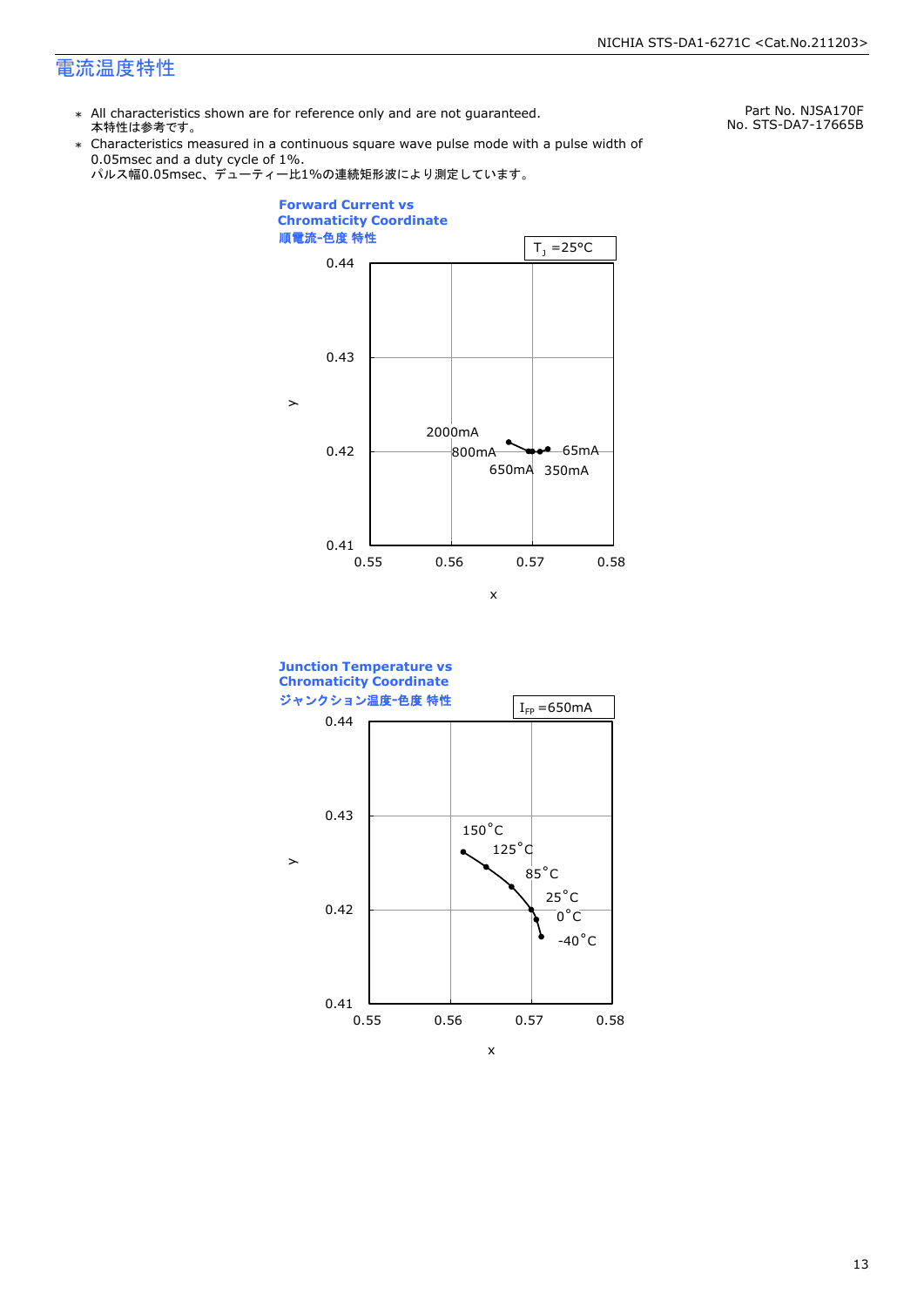### 信頼性

### (1) 試験項目と試験結果

| 試験項目                | 参照規格                             | 試験条件                                                                    | 試験時間      | 故障判定<br>基準 No. | 故障数/試験数 |
|---------------------|----------------------------------|-------------------------------------------------------------------------|-----------|----------------|---------|
| はんだ耐熱性<br>(リフローはんだ) | <b>JEITA ED-4701</b><br>300 301  | T <sub>sld</sub> =260°C, 10 秒, 2 回<br>(前処理 85℃, 60%, 168 時間)            |           | #1             | 0/10    |
| はんだ付け性              | <b>JEITA ED-4701</b><br>303 303A | $T_{\text{std}} = 245 \pm 5^{\circ}$ C, 5 秒<br>鉛フリーはんだ(Sn-3.0Ag-0.5Cu)  |           | #2             | 0/10    |
| 熱衝撃(気相)             |                                  | -40°C(15 分)~125°C(15 分)                                                 | 1000 サイクル | #1             | 0/22    |
| 高温連続動作              |                                  | $T_A = 85^{\circ}$ C, I <sub>F</sub> =800mA                             | 1000 時間   | #1             | 0/10    |
| 高温高湿点滅動作            |                                  | $T_A = 85^{\circ}$ C, RH $= 85\%$<br>I <sub>F</sub> =800mA(30 分 ON/OFF) | 1000 時間   | #1             | 0/10    |
| 静電破壊                | ANSI/ESDA/<br>JEDEC JS-001       | HBM, 8kV, 1.5kΩ, 100pF, 順逆 1 回                                          |           | #1             | 0/10    |

注記:

1) 熱抵抗 RθJA≈25℃/W

2) 測定は LED が常温に戻ってから行います。

### (2) 故障判定基準

| 基準 No.                              | 項目     | 条件            | 判定基準            |
|-------------------------------------|--------|---------------|-----------------|
|                                     |        |               | <初期値×0.9        |
| 順電圧(VF)<br>#1<br>光束( $\Phi_{\nu}$ ) |        | $I_F = 650mA$ | >初期値×1.1        |
|                                     |        |               | <初期値×0.8        |
|                                     |        | $I_F = 650mA$ | >初期値×1.2        |
| #2                                  | はんだぬれ性 | -             | はんだぬれ面積率が 95%未満 |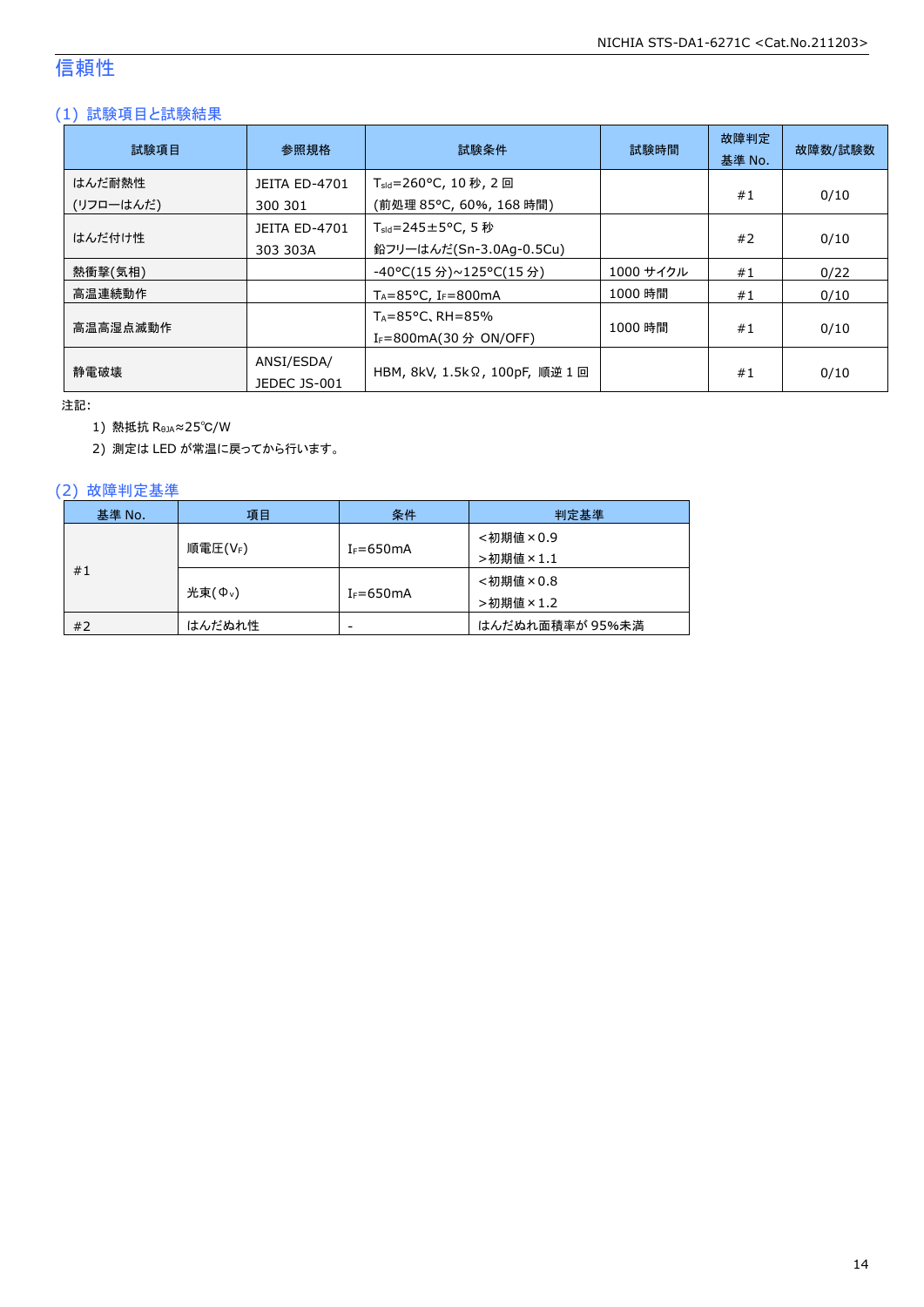### 注意事項

#### (1) 保管

|    | 条件        | 温度                                    | 湿度       | 期間        |
|----|-----------|---------------------------------------|----------|-----------|
|    | アルミ防湿袋開封前 | $30^{\circ}$ C<br><del>ג</del> ו<br>以 | 90%RH 以下 | 納入日より1年以内 |
| 保管 | アルミ防湿袋開封後 | $30^{\circ}$ C<br>以下                  | 70%RH 以下 | 年以内       |

● 本製品は、MSL2 に相当します。MSL については IPC/JEDEC STD-020 をご確認下さい。

- 本製品は、パッケージに吸収された水分がはんだ付け時の熱で気化膨張することにより、界面の剥離が発生し光学的劣化を起こす可能性があります。そ のためお客様にて実装するまでの、吸湿量を最小限に抑えるため防湿梱包を実施しております。アルミ防湿袋に入っているシリカゲルは吸湿が進むと青 色から赤色へ変色します。
- アルミ防湿袋を開封後は上記の条件を越えないようにはんだ付けを完了下さい。万一未使用の LED が残った場合は、シリカゲル入り密閉容器等で保管 下さい。なお当社防湿袋に戻し、再封印することを推奨します。
- 電極部分は、金メッキが施されております。腐食性ガス等を含む雰囲気にさらされますと、メッキ表面が変質し、はんだ付け性に問題が生じる事がありま す。保管時は密閉容器等で保管して下さい。なお当社防湿袋に戻し、再封印することを推奨します。
- 実機に使用する部材(パッキン、接着剤など)については、メッキ表面への影響を考慮して、硫黄成分を含有しているものの使用を避けて下さい。メッキの 表面異常は、導通・接続不良に繋がる可能性があります。また、パッキンを使用する場合は、シリコーンゴム材質のものを推奨します。その際、低分子量 のシロキサンによる機器の接点不良に注意して下さい。
- 急激な温度変化のある場所では、結露が起こりますので温度変化の少ない場所に保管して下さい。
- 埃の多い環境での保管は避けて下さい。
- 直射日光や室温を超えるような環境に長期間さらさないで下さい。

#### (2) 使用方法

● LED 毎に絶対最大定格を超えないように回路設計を行って下さい。LED 毎に定電流駆動することを推奨致します。また定電圧駆動する場合は、(A)の回 路は LED の順電圧の影響により LED に流れる電流がばらつく可能性がありますので、(B)の回路を推奨します。



- 本製品は、順方向電流駆動でご使用下さい。また、非点灯時には順逆とも電圧がかからないように配慮下さい。特に逆電圧が連続的に加わる状態は、マ イグレーションを発生させる可能性があり、素子にダメージを与える場合がありますので避けて下さい。長時間使用しない場合は、安全のために必ず主電 源スイッチを切って下さい。
- 本製品は LED の諸特性が安定する定格電流の 10%以上でご使用されることを推奨します。
- 雷サージなどの過電圧が LED に加わらないようにして下さい。
- 屋外で使用される場合は、十分な防水対策、湿度対策、塩害対策を施してご使用下さい。

#### (3) 取り扱い上の注意

- 素手で本製品を取り扱わないで下さい。表面が汚れ、光学特性に影響を及ぼすことがあります。また場合によっては、製品の変形や断線が起こり、不灯 の原因になることがあります。
- ピンセットで本製品を取り扱う場合は、製品へ過度な圧力を掛けないようにして下さい。樹脂部の傷、欠け、剥がれ、製品の変形や断線が起こり、不灯の 原因となります。
- 本製品を落下させてしまった場合には、製品の変形などが発生することがありますのでご注意下さい。
- 本製品の実装後に基板は積み重ねしないで下さい。実装した基板を重ねると、基板が樹脂部に衝撃を与え樹脂部の傷、欠け、剥がれ、変形・断線、LED 剥がれが発生し、不灯の原因になります。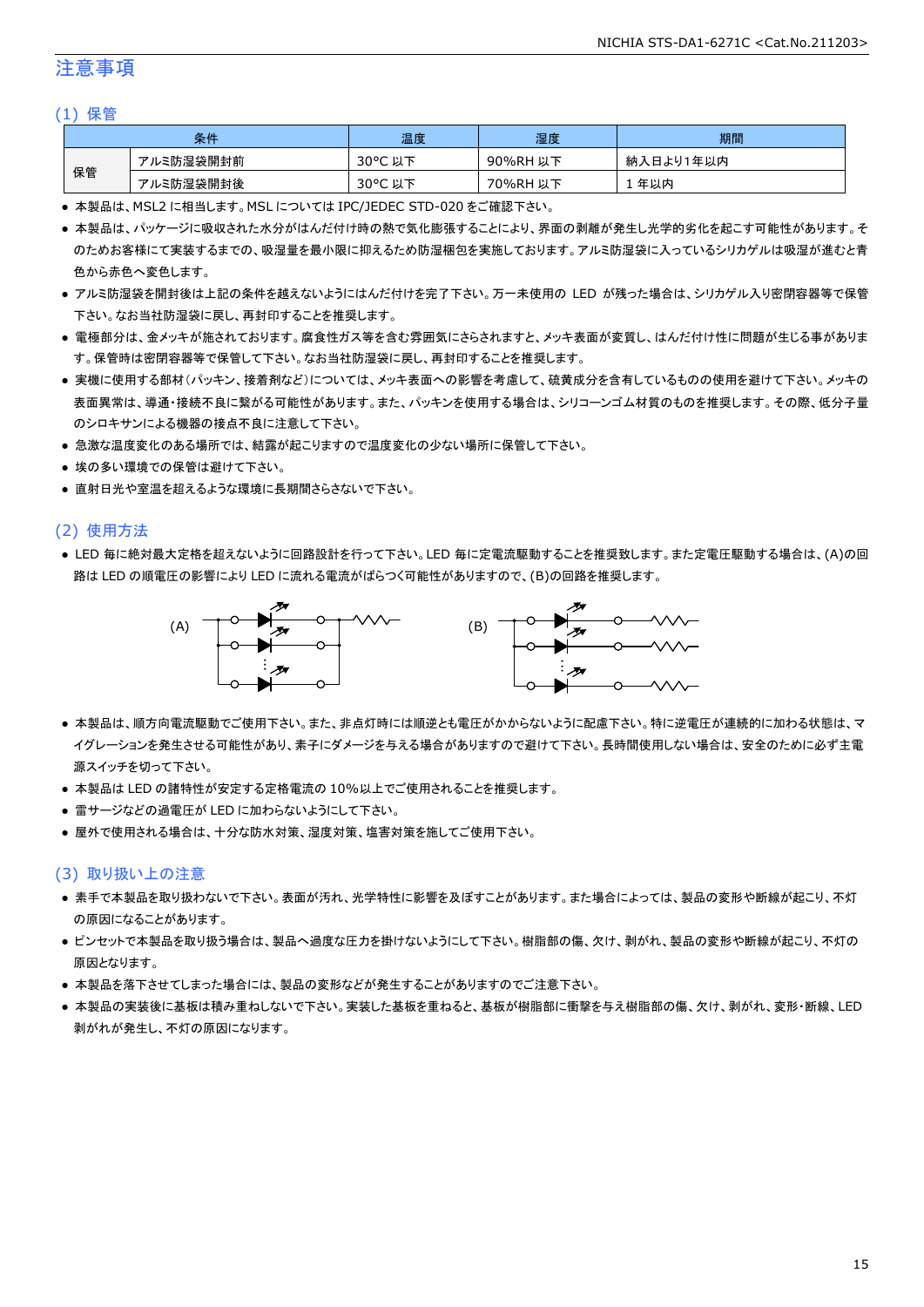### (4) 設計上の注意

- LED を基板にはんだ付けした後の基板分割工程などで基板が曲がると、パッケージ割れが発生することがありますので基板のたわみやねじりに対して極 力ストレスの加わらないような LED 配置にして下さい。
- 基板分割部では LED の取り付け位置によって機械的ストレスが変化しますので、最もストレスが加わらないような位置に配置して下さい。
- 基板分割時は、手割りを避け、専用治具にて行って下さい。
- LED 周辺で使用する部材(筐体、パッキン、接着剤、2 次レンズ、レンズカバー、グリスなど)から放出された揮発性有機化合物は、LED の発光面を透過す る可能性があります。特に密閉に近い状態では、これらの揮発性有機化合物が熱や光子エネルギーにさらされると変色が起こり LED の光出力が大幅に 低下したり、色ずれが発生する可能性があります。また、空気の循環をよくすることで、光出力の低下や色ズレが改善されることがあります。予め実機点灯 試験による光学評価で異常なきことの確認をお願いします。
- はんだ種類や基板仕様の組み合わせ等によっては、使用時の熱ストレスによりはんだクラックが発生する恐れがあります。基板仕様は、基材や絶縁層の 種類、製品取り付けパターンのデザインなど、多数の組み合わせがあるため、事前検証を想定している最終製品にて行ってください。
- 金属ベース基板を使用する際には事前検証を十分行って下さい。使用時の熱ストレスによりはんだクラックが発生する恐れがあります。金属ベース基板 の絶縁層は、低弾性絶縁層を推奨します。
- 基板の製品取り付けパターン部及び製品直下部には、ソルダーレジストがかからない構造(下図参照、 Non Solder Mask Defined パッド(以下 NSMD))を推奨します。



### (5) 静電気に対する取り扱い

● 本製品は静電気やサージ電圧に敏感で、素子の損傷や信頼性低下を起こすことがあります。取り扱いに際しては、以下の例を参考に静電気対策を十分 行って下さい。

 リストストラップ、導電性衣類、導電靴、導電性床材等による電荷の除去 作業区域内の装置、治具等の接地による電荷の除去

導電性材料による作業台、保管棚等の設置

- 使用機器、治具、装置類や作業区域内は適切に接地をして下さい。また、実装される機器等についてもサージ対策の実施を推奨します。
- 治具、装置類にガラスやプラスチックなどの絶縁体を使用される場合は以下の例を参考に対策を十分行って下さい。

 導電性材料による導電化 加湿による帯電防止

除電器(イオナイザ)による電荷の中和

- 本製品を機器に実装後、特性検査をする際には、静電気による損傷の有無も併せて確認して頂くようお願いします。電流を下げて(1mA 以下推奨)順電 圧検査又は発光検査を実施することで、損傷の有無は検出できます。
- 損傷した LED には、順方向の立ち上がり電圧が低下する、低電流で発光しなくなる等の異常が現れます。 不合格判定基準: (VF<2.0V at IF=0.5mA)

#### (6) 熱の発生

- 本製品をご使用の際は、熱の発生を考慮して下さい。通電時の素子の温度上昇は、実装する基板の熱抵抗や本製品の集合状態により変化します。熱の 集中を避け、本製品周囲の環境条件により最大ジャンクション温度(TJ)を超えることがないよう配慮下さい。
- 本製品周囲の温度条件(TA)により使用電流を決め放熱等の処理を施して下さい。